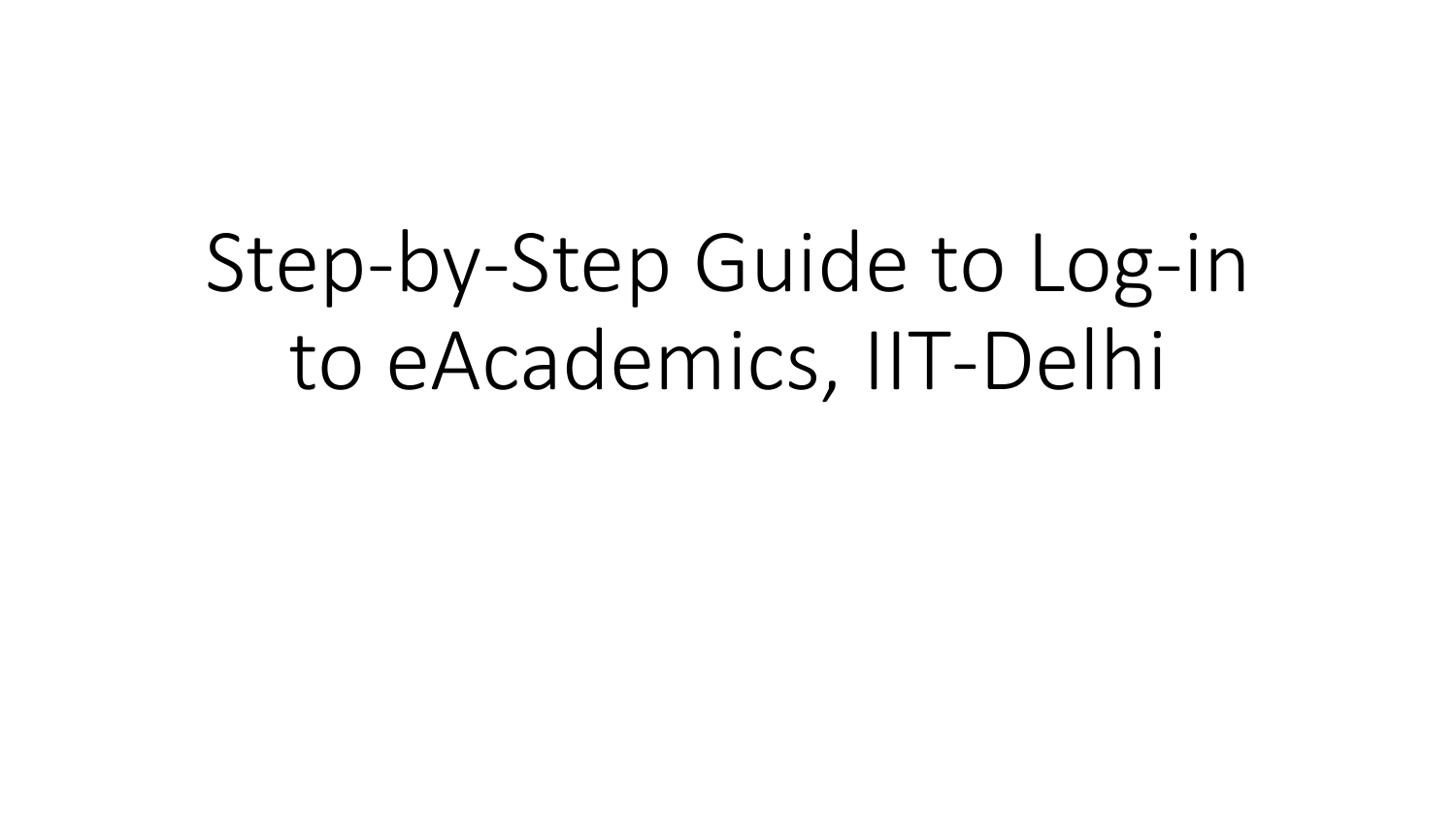

Step 1: Open the IITD website by typing in the address, [www.iitd.ac.in](http://www.iitd.ac.in/) on your browser. Once the homepage opens, click on the "For Students" option. A drop down menu will appear, as shown in the image above. Click on "Academic ERP" (highlighted in red) option.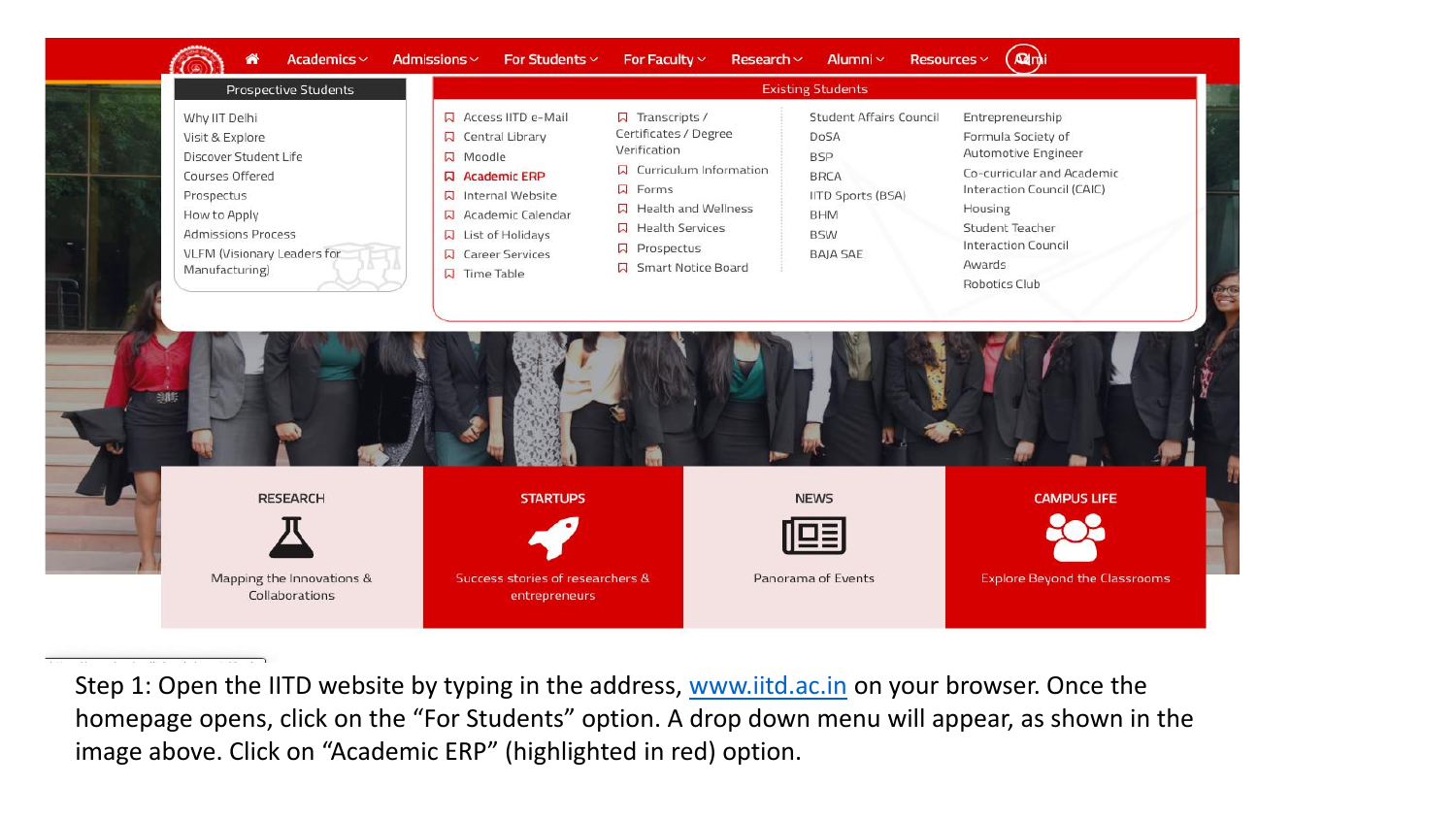

Step 2: Clicking on the Academic ERP option in the drop down bar will redirect you to this page. Click on the red bar, "Click Here to Login."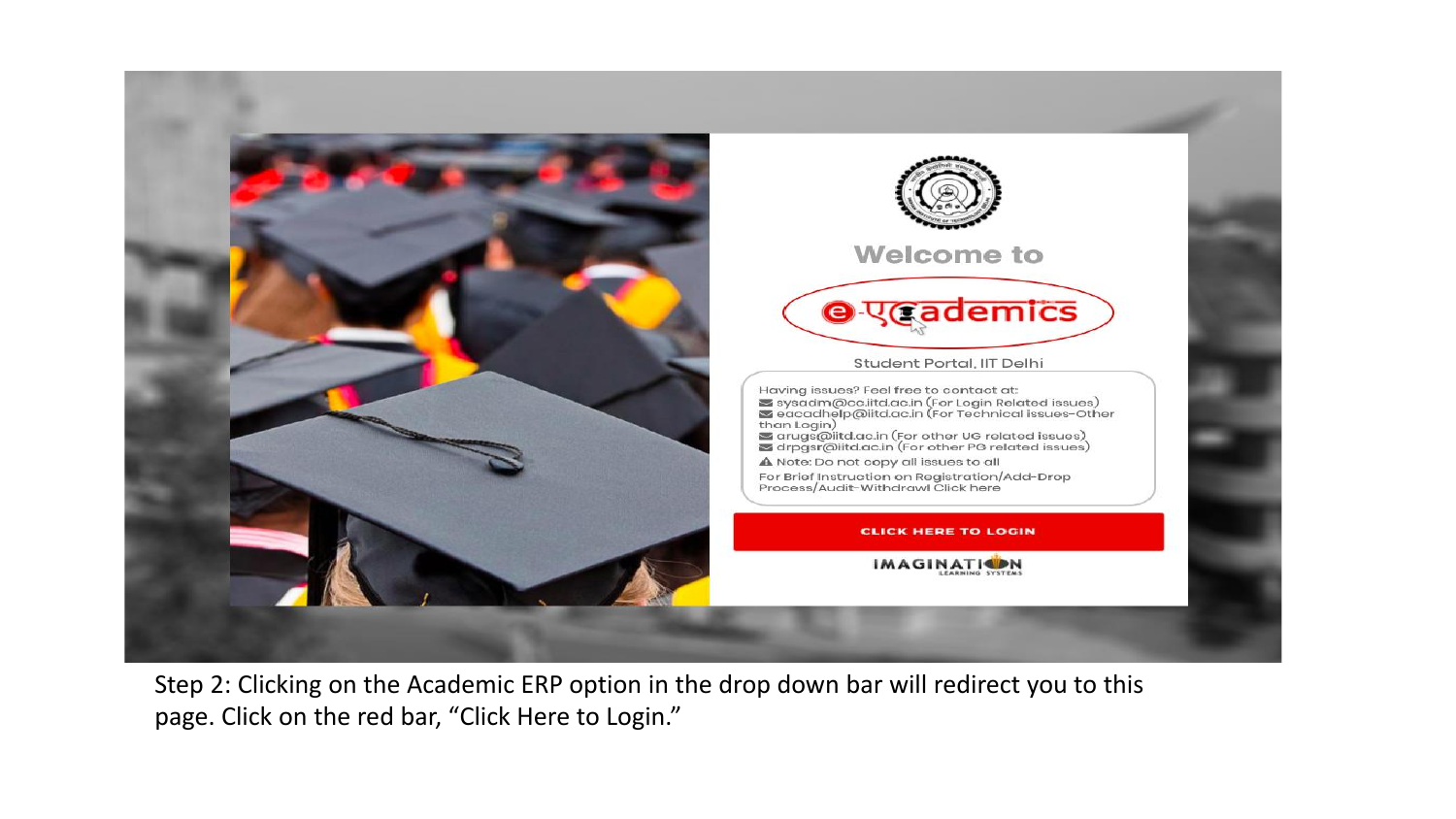Step 3: This page will appear on your browser. Use your IIT-D student credentials and the unique captcha as given, to log into the eacademics portal.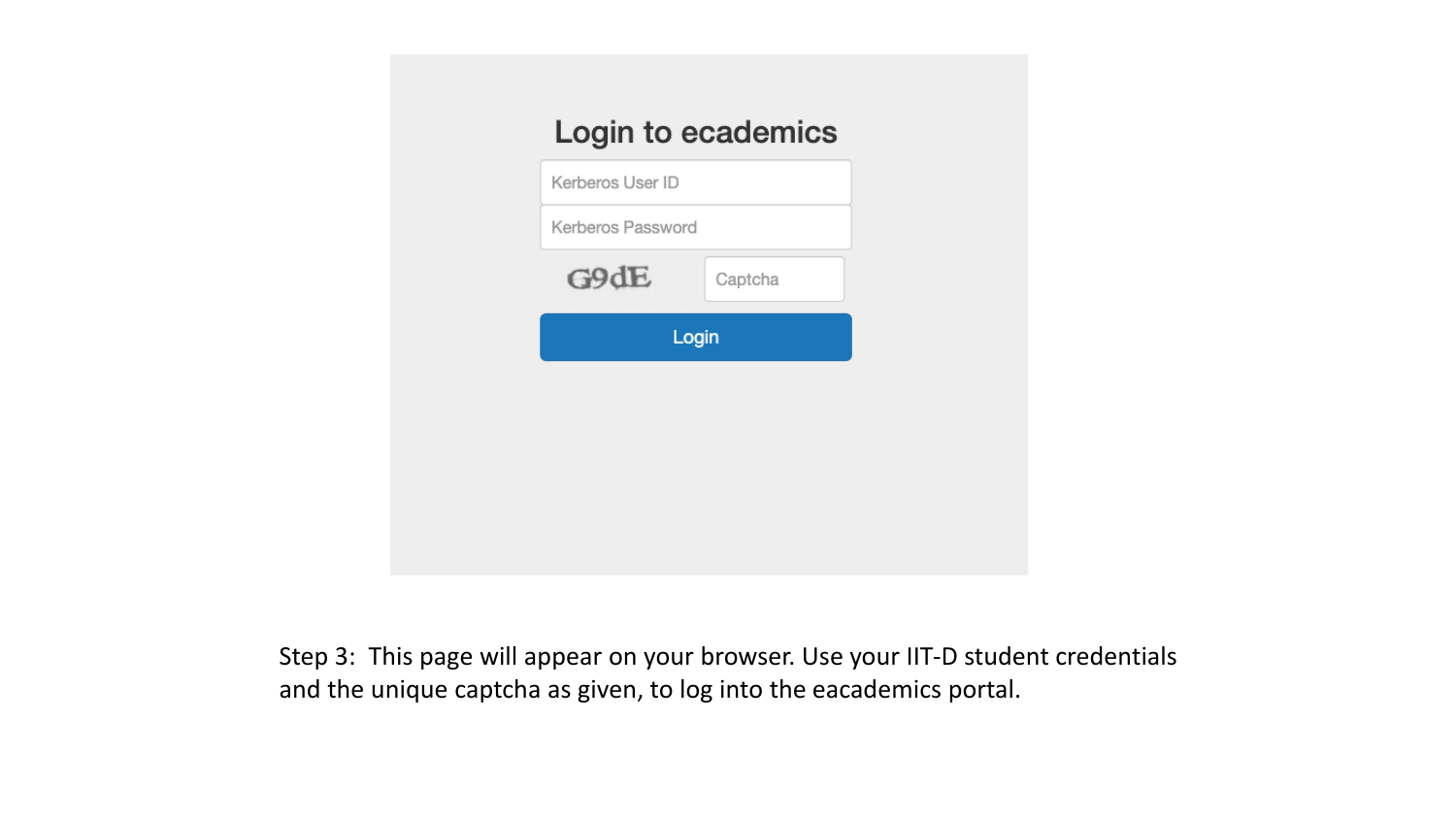

Step 4: After logging in, you will be directed to the student's dashboard, as shown above. You can check and update your records here, by accessing the options on the left option bar.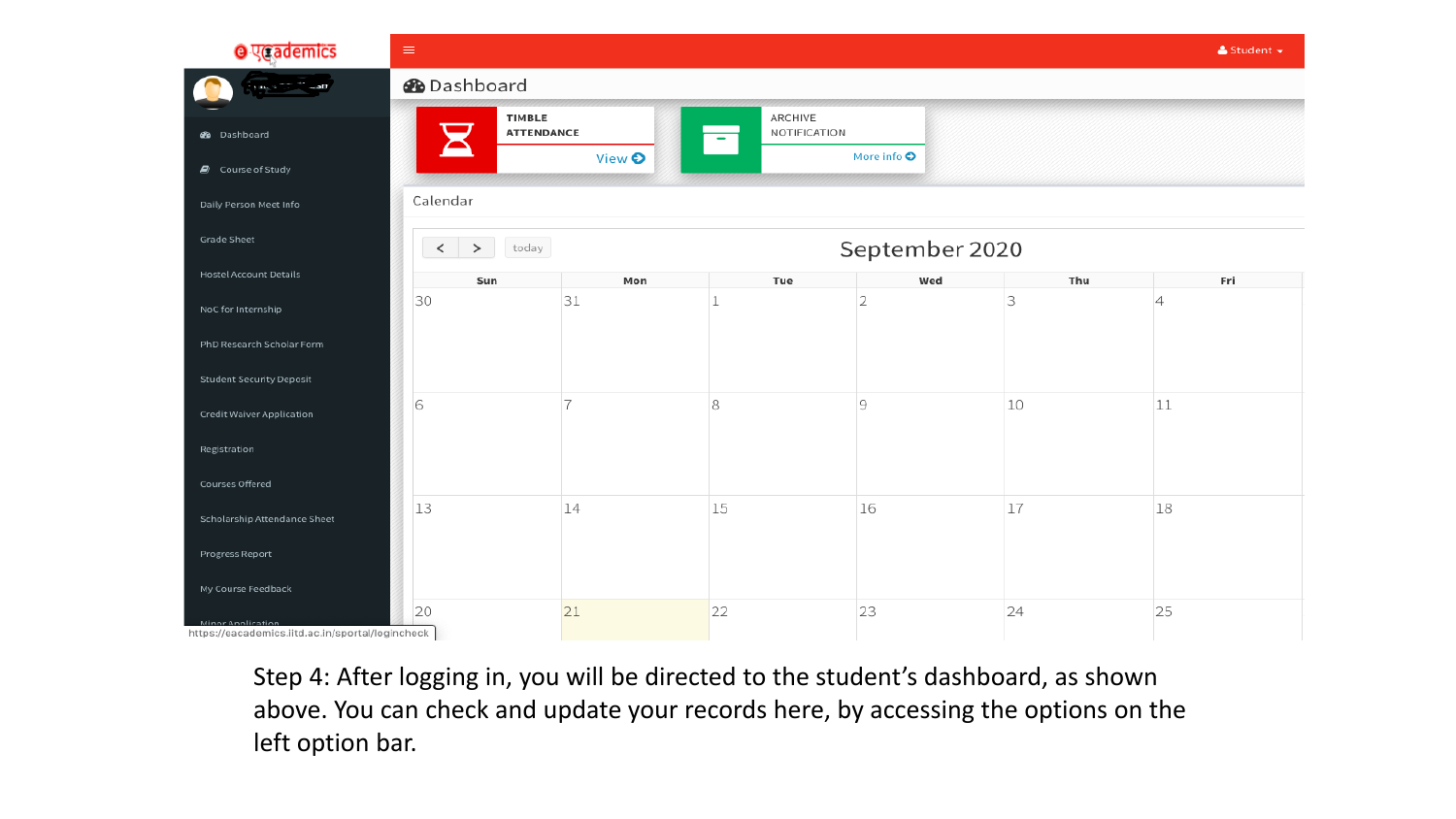## Information Regarding Course Registration

|   |         |   |               |                                       |    |     | CGPA/SGPA:<br>(9.667/9.667) | Total<br>Earned<br>Credit:<br>(9.000) |
|---|---------|---|---------------|---------------------------------------|----|-----|-----------------------------|---------------------------------------|
| 5 | 2019-20 | 2 | <b>HSL800</b> | RESEARCH WRITING                      | OE | EP  |                             | 3.0                                   |
| 6 | 2019-20 | 2 | <b>HSL800</b> | RESEARCH WRITING                      | OE | w   | w                           | 3.0                                   |
| 7 | 2019-20 | 2 | HUL776        | Capitalism: Theory<br>and Development | OE | NP. | Α                           | 3.0                                   |
|   |         |   |               |                                       |    |     | CGPA/SGPA:<br>(9.667/0.000) | Total<br>Earned<br>Credit:<br>(0.000) |

## urrent Course(s)

| Academic<br>S.No.   Session | Semester   ID | Course | <b>Course Name</b> | <b>Course</b><br><b>Type</b> | <b>Credits</b> | <b>Status</b>  |
|-----------------------------|---------------|--------|--------------------|------------------------------|----------------|----------------|
| 2019-20                     | 2             | HSL772 | SOCIOLOGY OF INDIA | OE                           | 3.0            |                |
|                             |               |        |                    |                              |                |                |
|                             |               |        |                    |                              |                | <b>x</b> Close |

In course status, W means Withdraw, A means audit, and a blank status indicates full-time registration.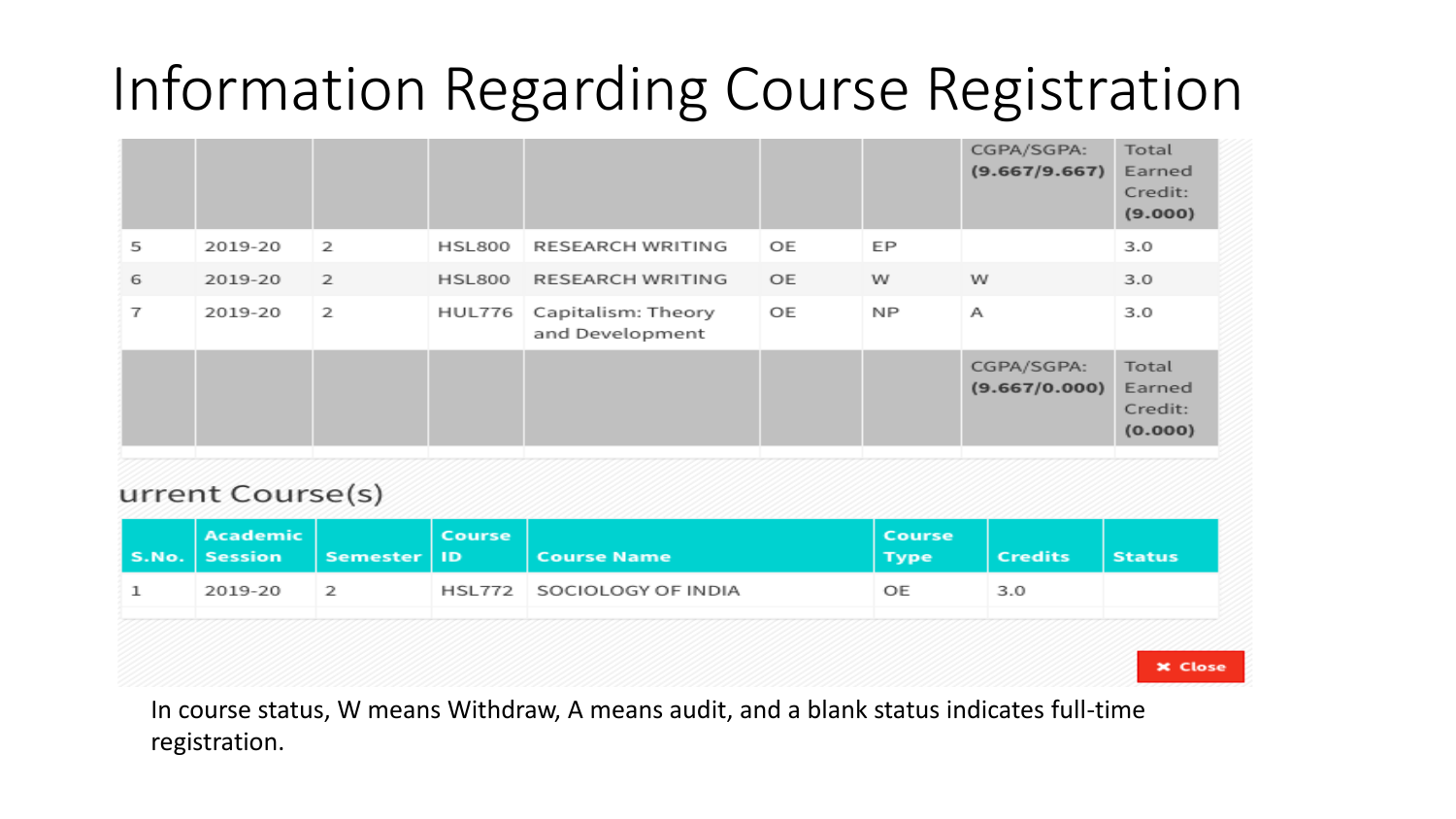|                          | Academic Management > Student Portal > Scholarship Attendance Sheet |                |                                             |  |  |
|--------------------------|---------------------------------------------------------------------|----------------|---------------------------------------------|--|--|
| Display                  | $\vee$ records per page<br>10                                       | ☝<br>$+$ Apply | ⊠<br>₿<br>c<br>◉<br>Help<br>Filter records: |  |  |
| $S_{+}$<br>$1\pm$<br>No. | Ш<br>Year                                                           | Month          | ЧŤ<br><b>Status</b>                         |  |  |
| $\mathbf{1}$             | 2020                                                                | September      | Applied                                     |  |  |
| $\overline{2}$           | 2020                                                                | August         | Applied                                     |  |  |
| 3                        | 2020                                                                | July           | Applied                                     |  |  |
| 4                        | 2020                                                                | June           | Applied                                     |  |  |
| 5                        | 2020                                                                | May            | Applied                                     |  |  |
| 6                        | 2020                                                                | April          | Applied                                     |  |  |
| $\overline{t}$           | 2020                                                                | March          | Applied                                     |  |  |
| 8                        | 2020                                                                | February       | Applied                                     |  |  |
| 9                        | 2020                                                                | January        | Applied                                     |  |  |
| 10                       | 2019                                                                | December       | Applied                                     |  |  |
|                          | Search Year                                                         | Search Month   | Search Status                               |  |  |
| $1 - 10$ of $14$         |                                                                     |                | $\overline{2}$<br>Previous<br>-1<br>Next    |  |  |

## **How to mark attendance for monthly scholarship**

Select "Scholarship Attendance Sheet" on the menu bar of your eAcademics portal. You will be directed to the page shown above. Click on Apply, and finish by pressing Done, when the drop down menu appears.